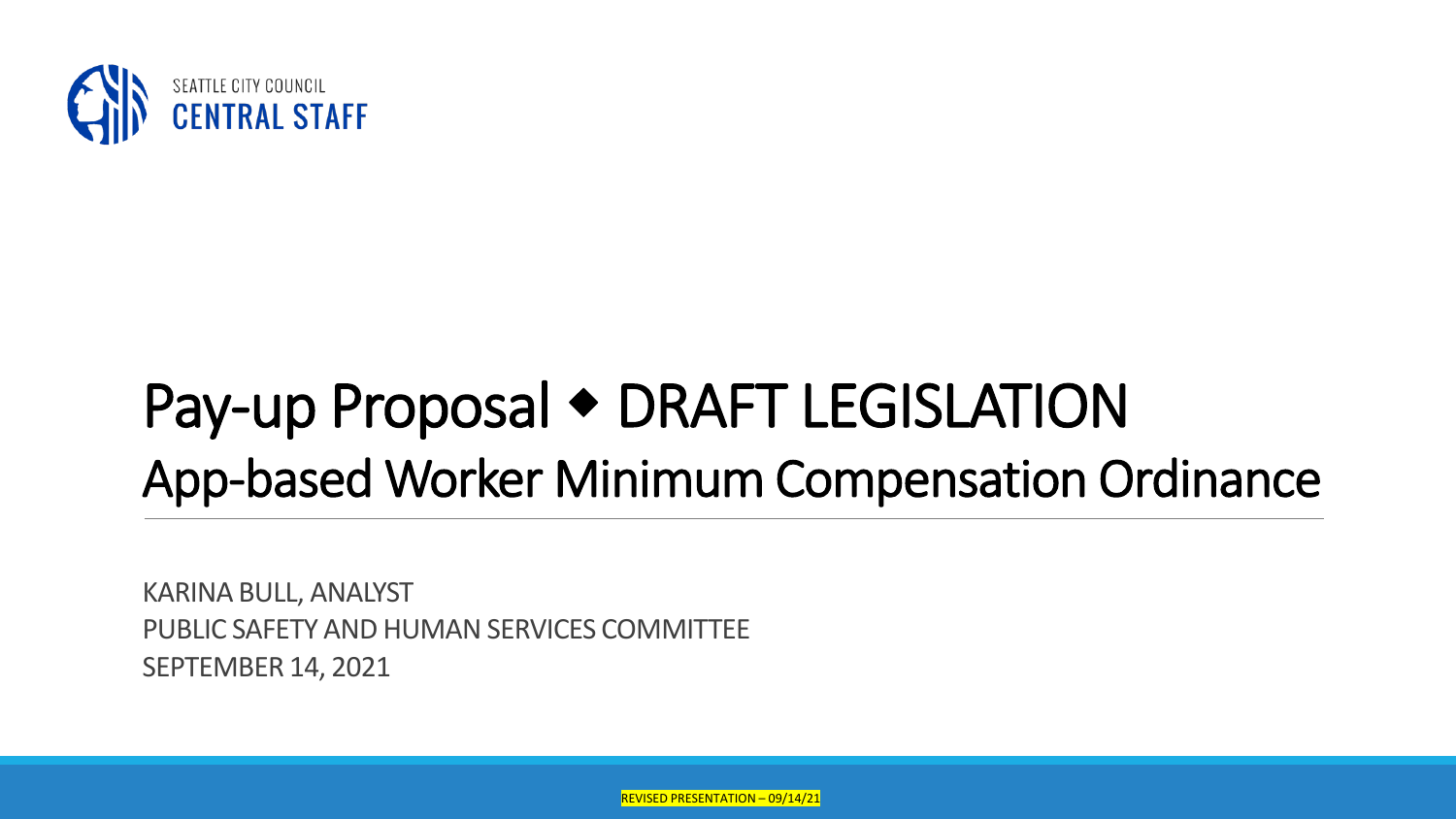### Pay-up Proposal

#### **Suite of labor standards protections for app-based workers\***

- **1. Minimum compensation (pay structure)**
- **2. Transparency**
- **3. Flexibility**
- 4. Deactivation
- 5. Background checks
- 6. Access to restrooms
- 7. Protections against discrimination and right to reasonable accommodations
- 8. App-based Workers Advisory Board

*\* Proposal would also include amendments to the Independent Contractor Protections Ordinance*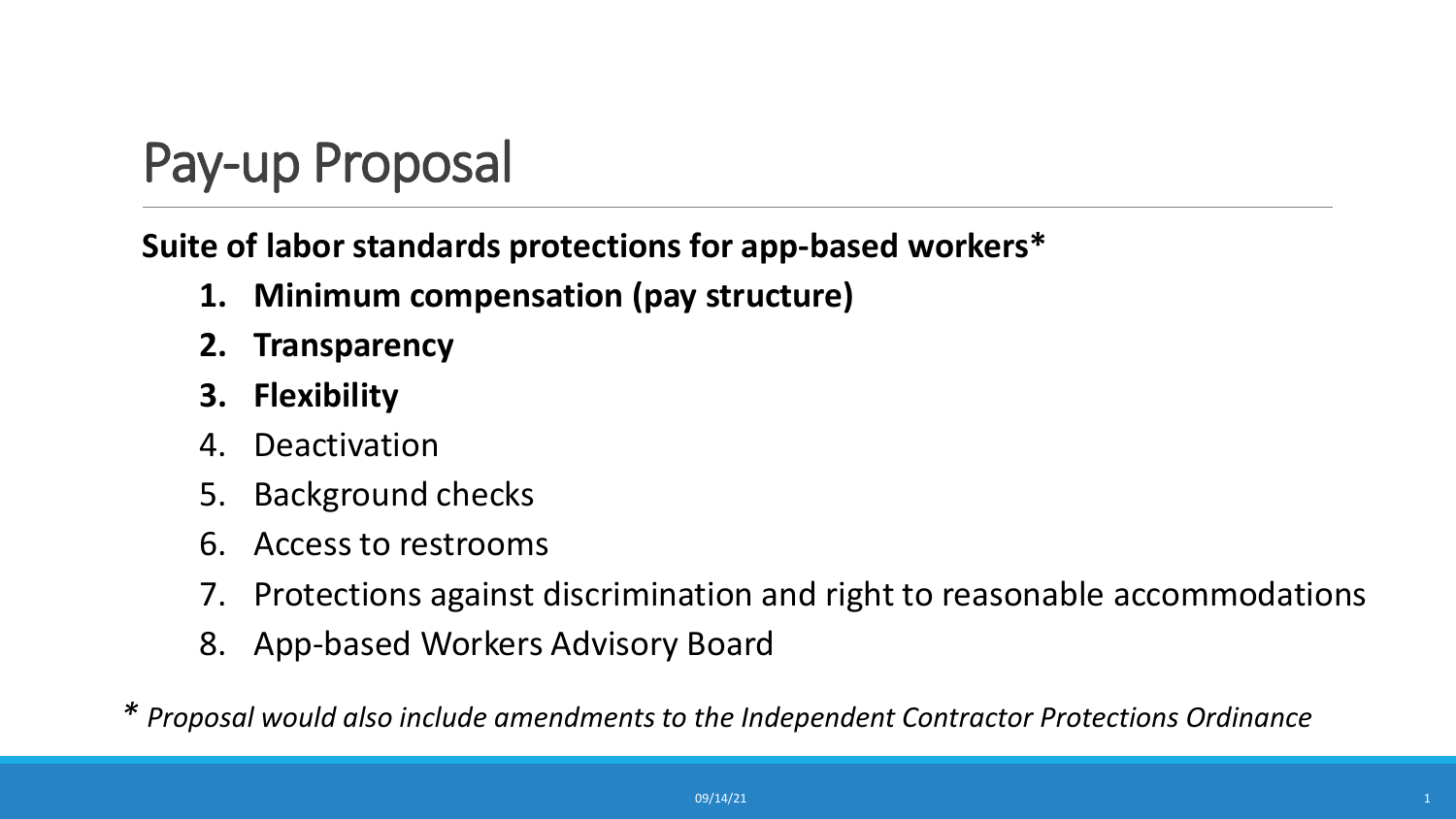### App-based Worker Minimum Compensation

#### **Creation of Title 8 Labor Standards Chapter 8.37**

- **1. Minimum compensation (pay structure)**
- **2. Transparency**
- **3. Flexibility**
- 4. Notice of rights
- 5. Recordkeeping
- 6. Prohibited retaliation
- 7. Enforcement by Office of Labor Standards (OLS)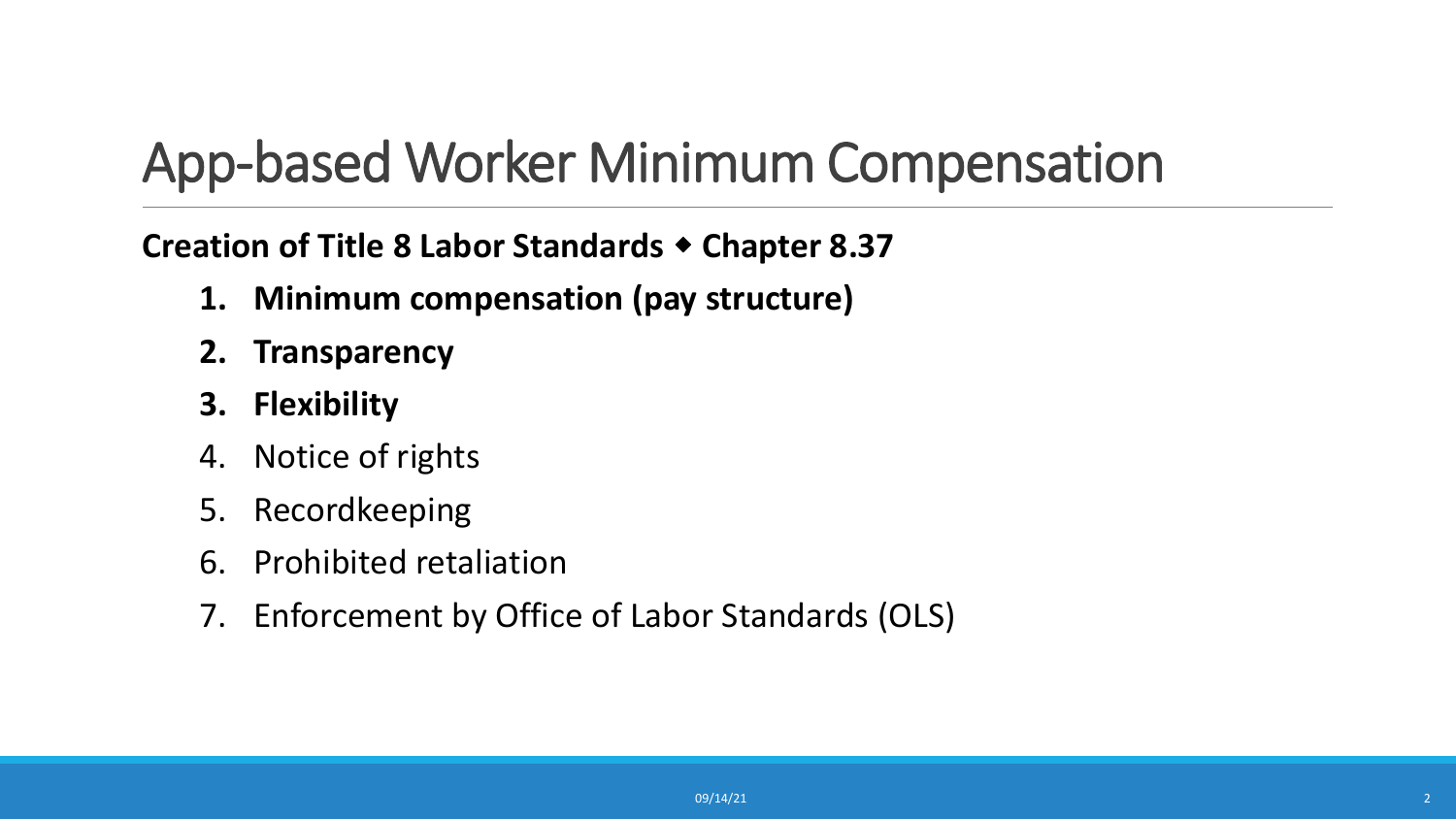## Minimum Compensation

**Policy Goals**



#### • *Ensure payment of minimum wage plus expenses with a per-minute and per-mile floor for engaged time and engaged miles to complete each offer.*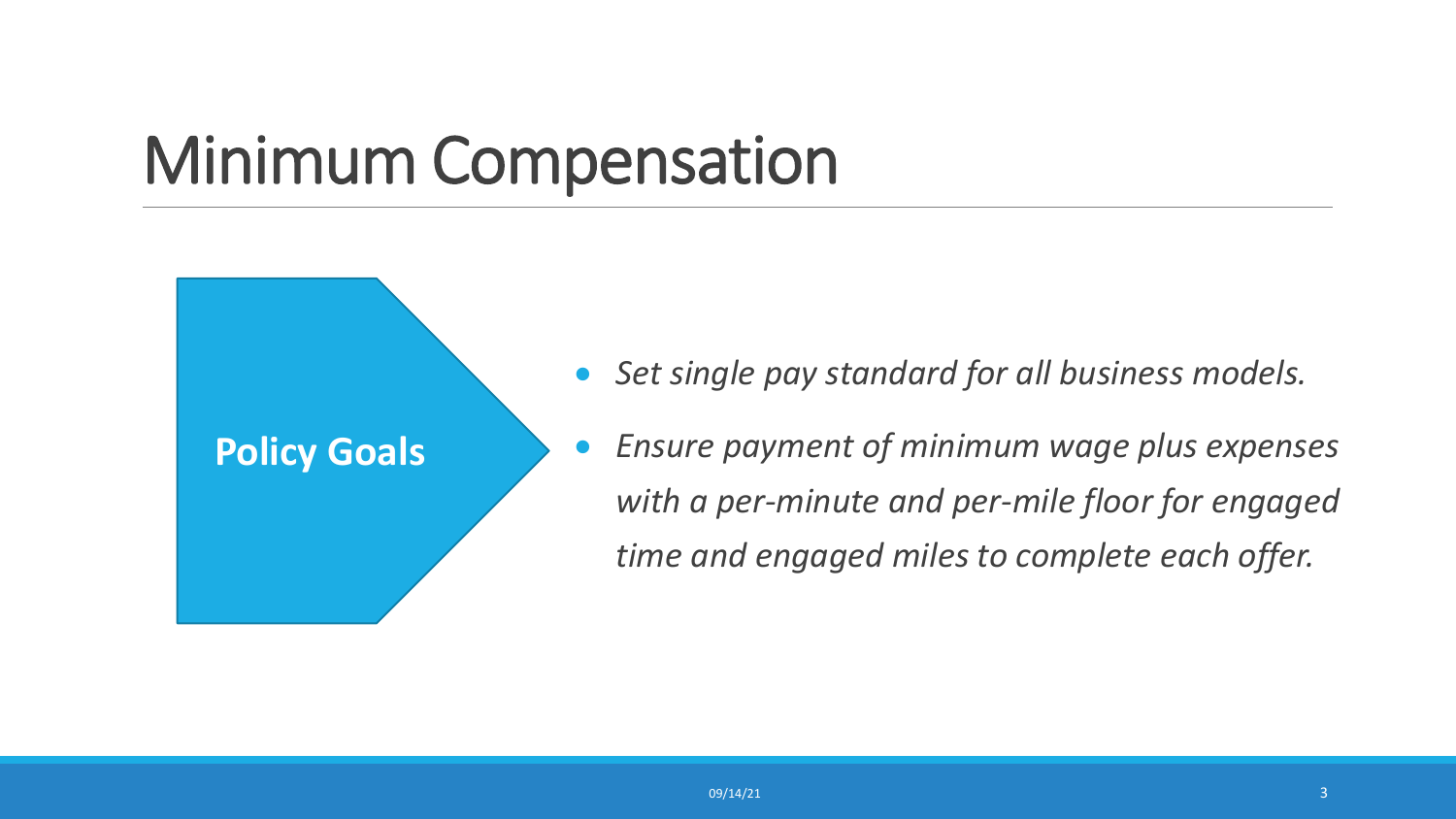#### App-based Workers

#### **1. Covered**

- Workers providing on-demand or pre-scheduled, physical services through a network company's worker platform
- **2. Not covered**
	- Workers with significant bargaining power and influence over their pay and conditions of work
	- Licensed professional services (by rule), creative work, wholly digital services, sales or rental of goods or real estate, and TNC services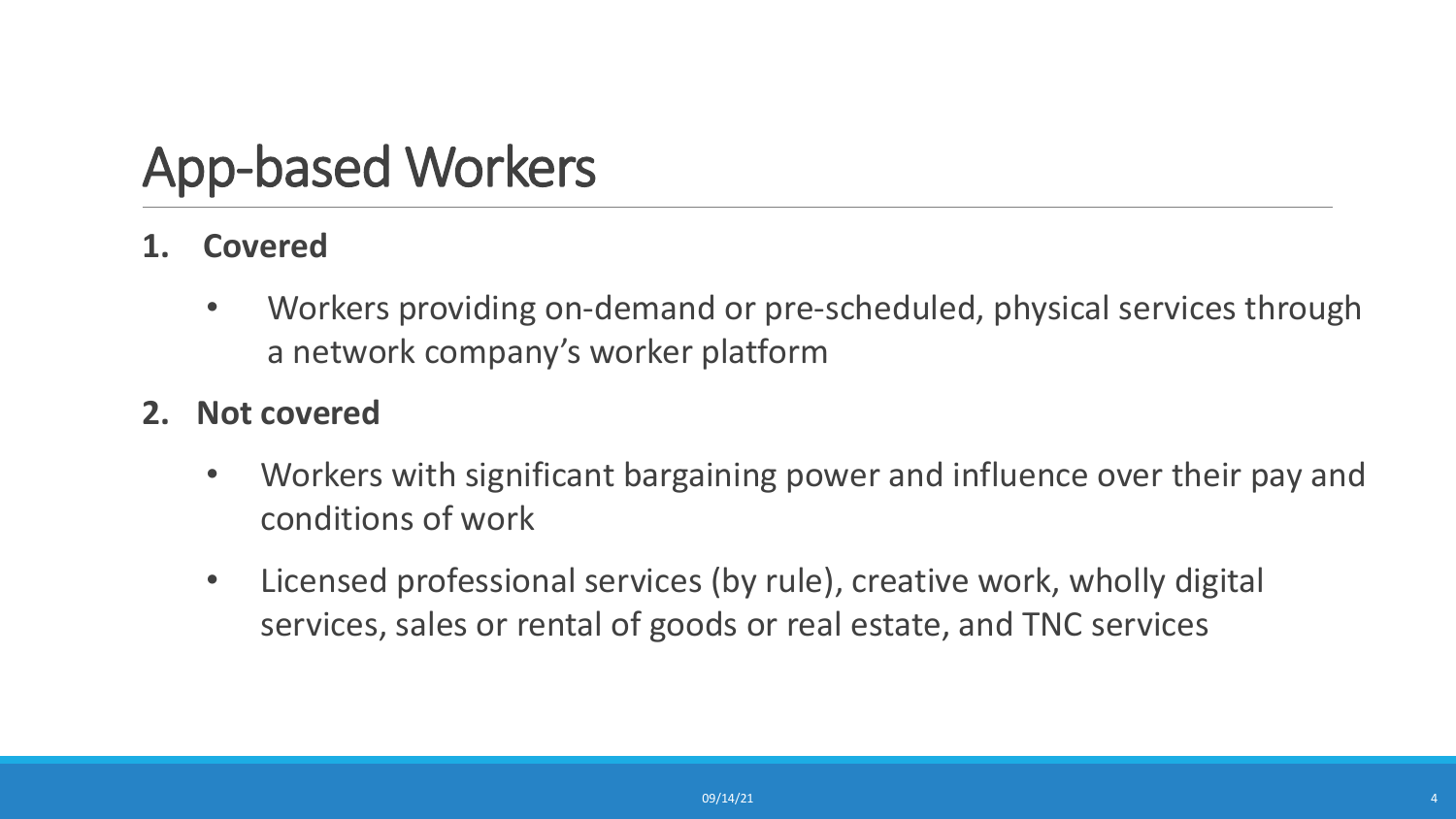#### Network Companies

- **1. Covered**
	- Online-enabled applications or platforms that facilitate the provision of services by app-based workers
	- 250 or more app-based workers worldwide, regardless of where those workers perform work
- **2. Not covered**
	- Platforms offering scheduling software, transmitting payment, or operating as digital advertising/messaging boards *that do not facilitate services, intermediate relationships, or govern the terms or oversight of work performance*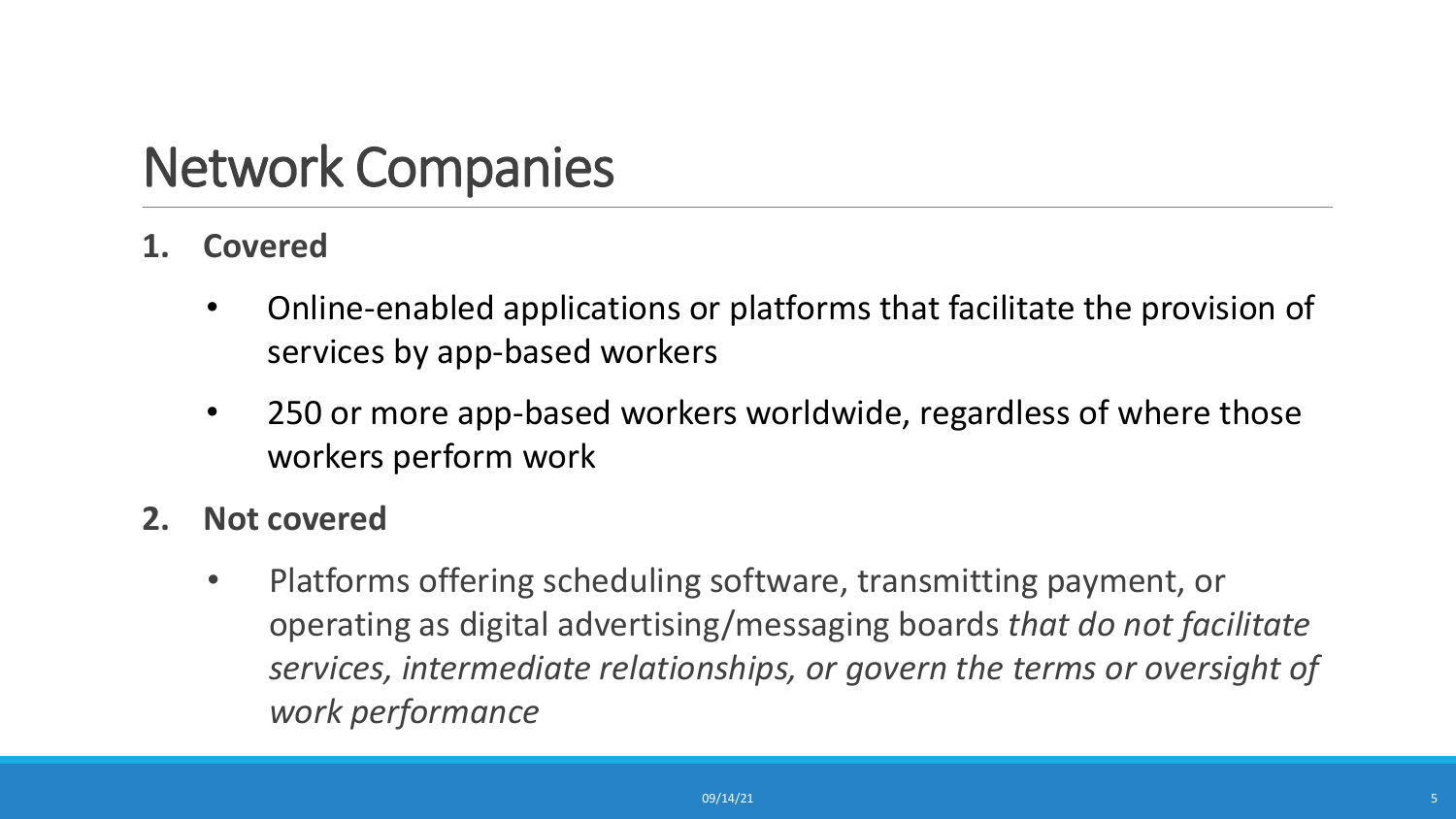#### Policy Decisions

- 1. Removal of exemption for online orders resulting in payment of \$1,000+
- 2. New requirement for discretionary rulemaking on "engaged time" for offers with non-compensable time (e.g., sleep-time and other periods of off-duty time when worker can pursue personal activities without interruption)
	- Overnight home care
	- Overnight pet sitting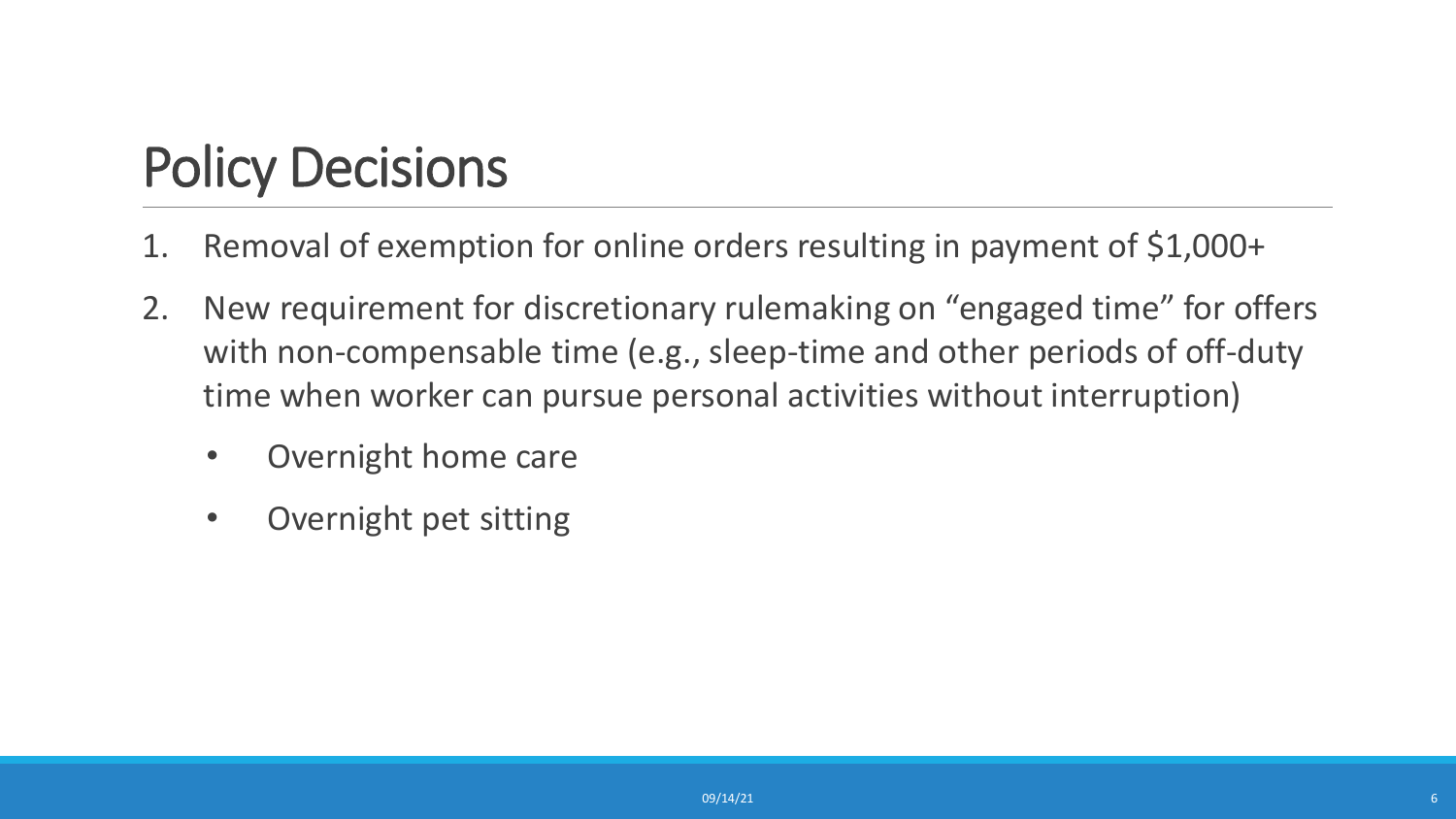### Minimum Compensation – Pay standard

- **1. Minimum compensation per engaged minute**
	- Minimum wage equivalent x assoc. cost factor x assoc. time factor = "per minute amount" for engaged time to ensure minimum wage for all work time

#### *plus*

- **2. Minimum compensation per engaged mile**
	- Standard mileage rate x assoc. mileage factor = "per mile amount" per engaged mile to account for all work miles including associated miles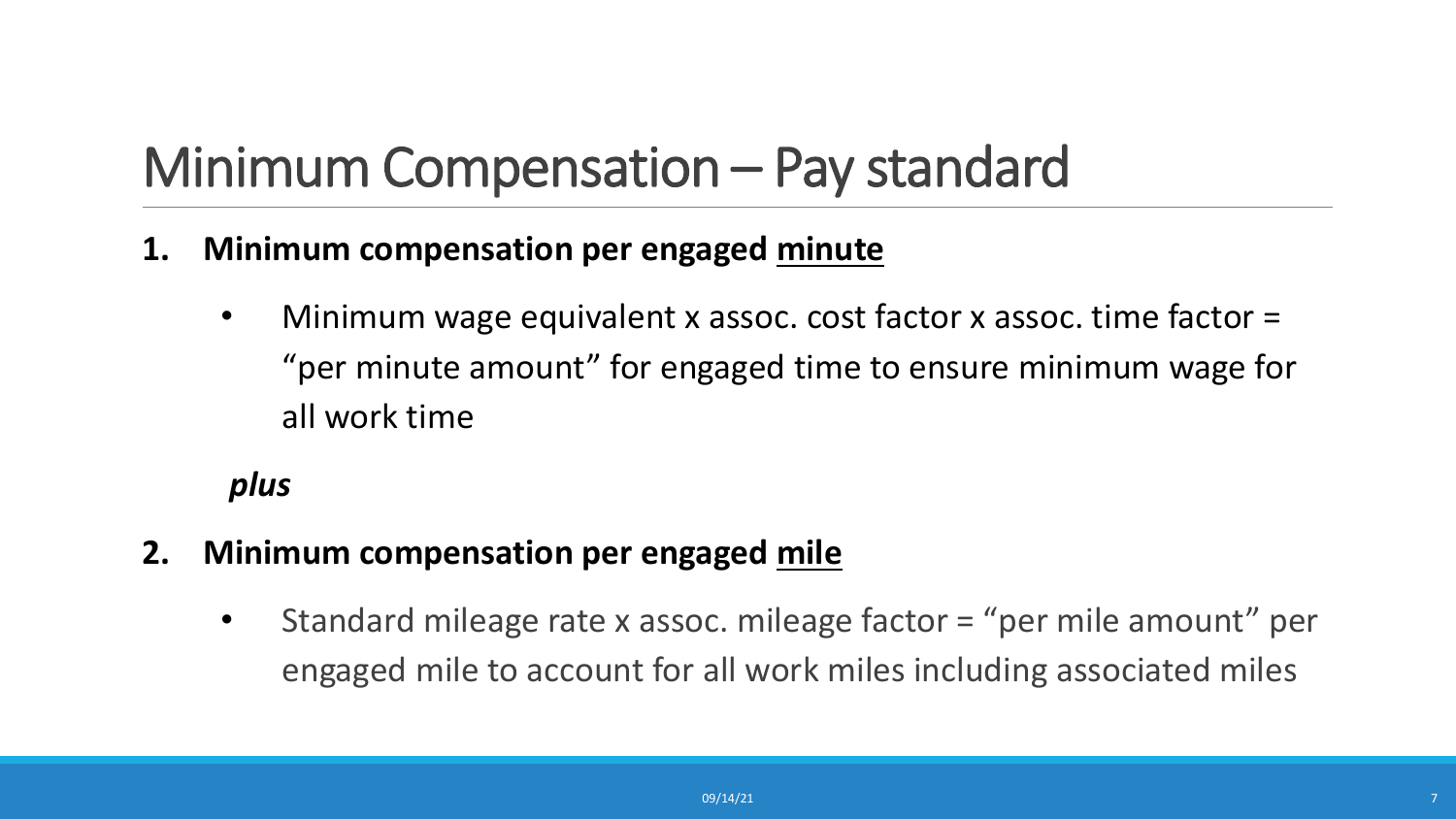### Minimum Compensation – 2021 example

- **1. Minimum compensation per engaged minute**
	- $$0.28 \times 1.13 \times 1.21 = $0.38$  per minute of engaged time

#### *plus*

- **2. Minimum compensation per engaged mile**
	- $\div$  \$0.56 per mile IRS rate x 1.25 = \$0.70 per engaged mile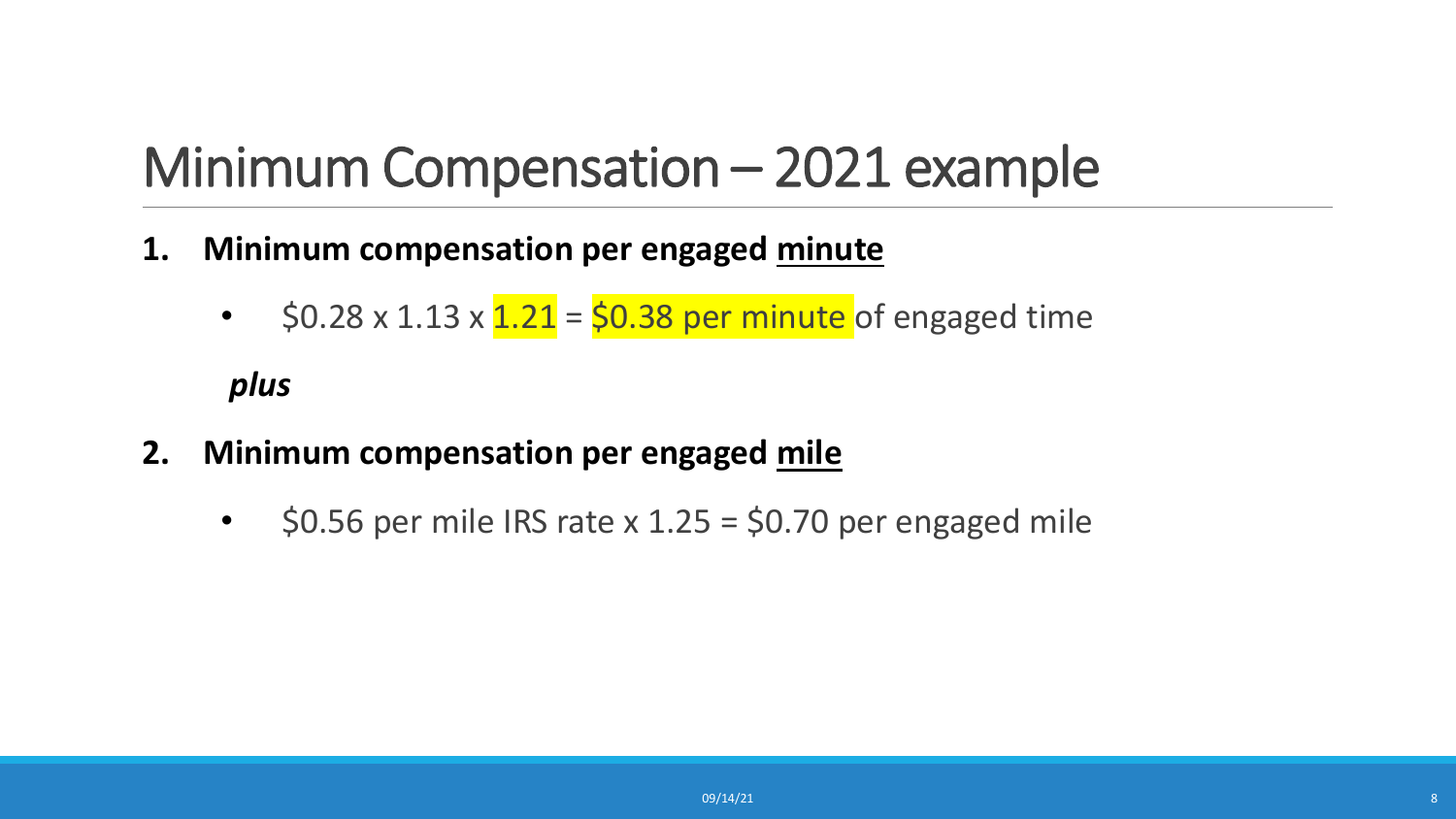#### Associated Cost Factor

● **Associated Cost Factor** for baseline expenses paid by app-based workers treated as independent contractors (vs. baseline expenses paid by companies). Adjustable by OLS Director after the ordinance is in effect for three years.

| ltem                                   | <b>Amount</b> | <b>Notes</b>                                                         |
|----------------------------------------|---------------|----------------------------------------------------------------------|
| Pay roll tax                           |               | 7.65% Additional "employer share" of payroll taxes                   |
| <b>State Paid Family Medical Leave</b> |               | 0.25% Expense of contractor opt-in to PFML                           |
| Unemployment compensation              | 1.06%         | Average cost to cover an employee in state<br>unemployment insurance |
| <b>Workers Compensation</b>            |               | 2.84% Average cost of state workers comp coverage                    |
| Miscellaneous expenses                 | 1.2%          | Equipment, business taxes & license fees                             |
| <b>Total associated cost factor</b>    | <b>113%</b>   | 1.13                                                                 |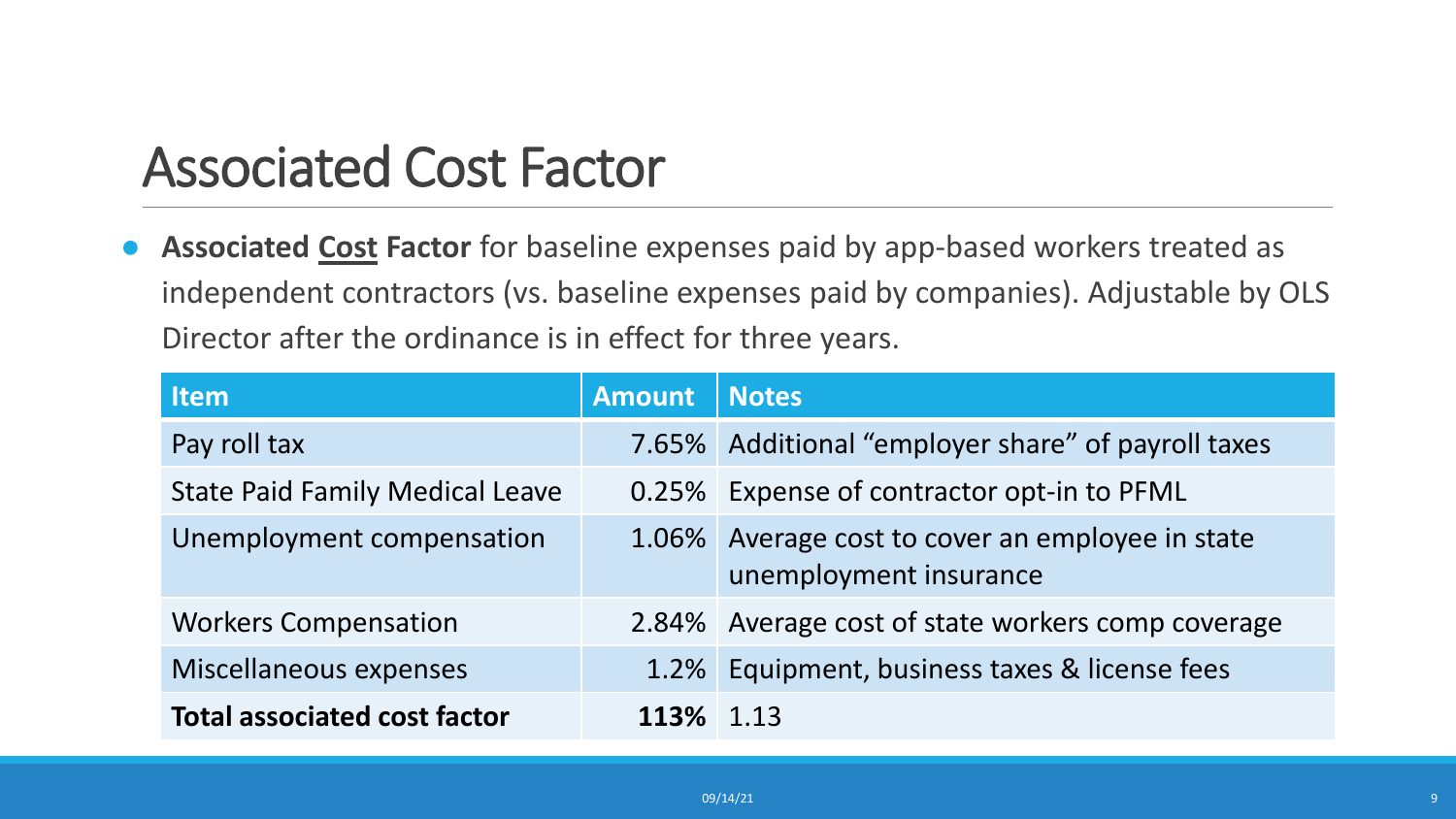#### Associated Time Factor

● **Associated Time Factor** for additional working time to successfully perform work. Adjustable by OLS Director after the ordinance is in effect for three years.

| <b>Item</b>                         | <b>Amount per</b><br>engaged hour | <b>Notes</b>                                                                                     |
|-------------------------------------|-----------------------------------|--------------------------------------------------------------------------------------------------|
| <b>Rest breaks</b>                  |                                   | 2.5 minutes 10 minutes of rest time per 4 hours of work                                          |
| Time to review offers               |                                   | <b>3 minutes</b> Minimal estimate of time to review offers                                       |
| Time to availability                |                                   | 5 minutes   Minimal estimate of time from completion<br>of offer to availability for next offer  |
| Time for administrative tasks       |                                   | 2 minutes Minimal estimate of time managing account,<br>recordkeeping, engaging customer support |
| <b>Total associated time factor</b> | 121% 1.21                         |                                                                                                  |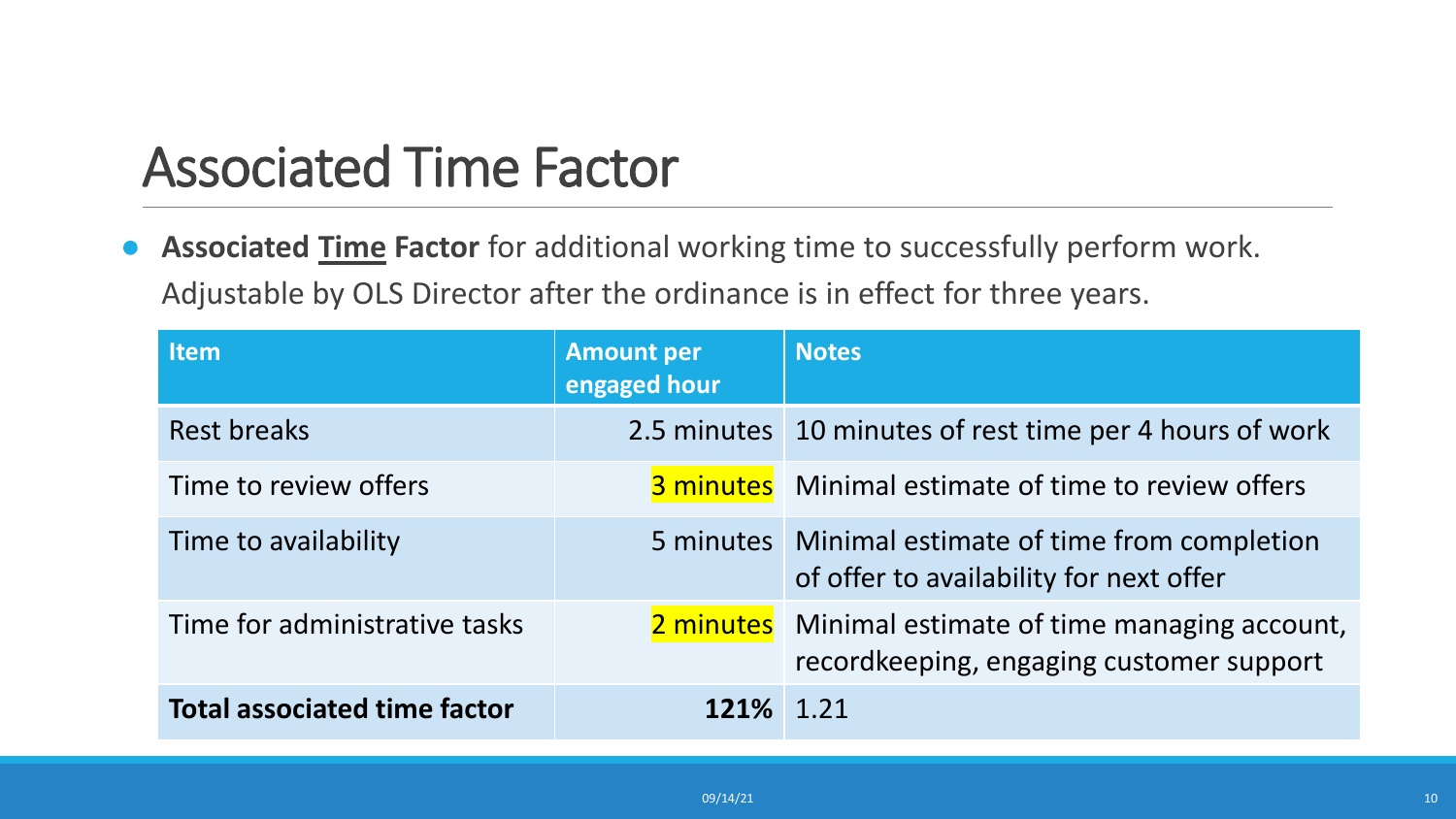#### Associated Mileage Factor

● **Associated Mileage Factor** for miles driven while a worker is not engaged on a specific offer, but when those miles are required to successfully perform work.

| <b>Amount</b>                               | <b>Notes</b>                                                                                                          |
|---------------------------------------------|-----------------------------------------------------------------------------------------------------------------------|
| For every 10 engaged miles:                 | Non-exclusive examples                                                                                                |
| $\cdot$ 1.25 miles                          | Miles to travel to locations where offers are<br>available or return to starting location when<br>dispatched from hub |
| $\cdot$ 1.25 miles                          | Miles to travel to locations for rest breaks,<br>meal breaks, restroom access, and<br>administrative needs.           |
| <b>Total associated mileage factor 125%</b> | 1.25                                                                                                                  |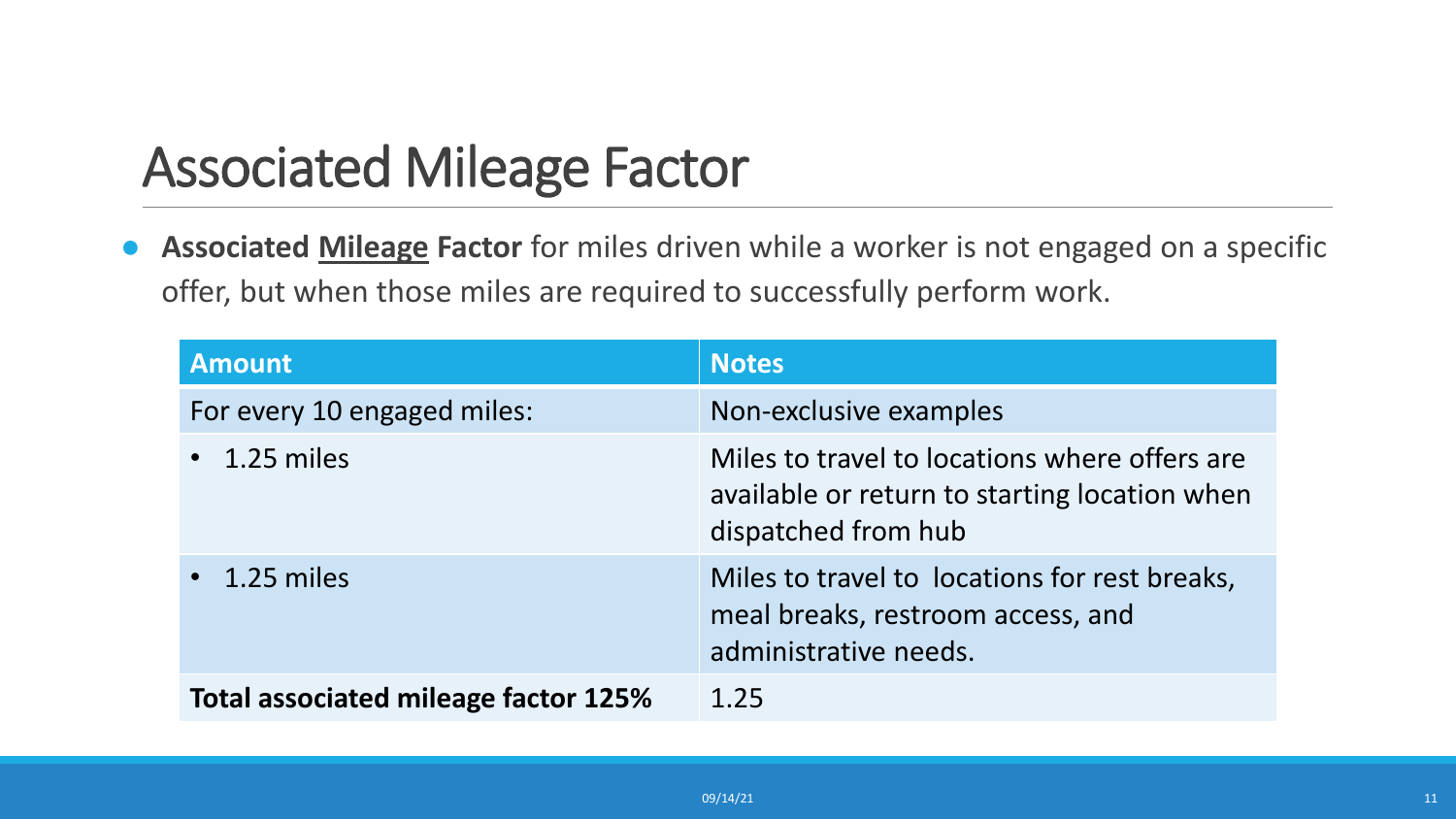#### Minimum Compensation – Per offer

- **3. Minimum compensation per offer**
	- For each offer, company would provide a minimum per offer amount of at least \$5
	- OLS Director would annually adjust the minimum per offer amount to reflect the rate of inflation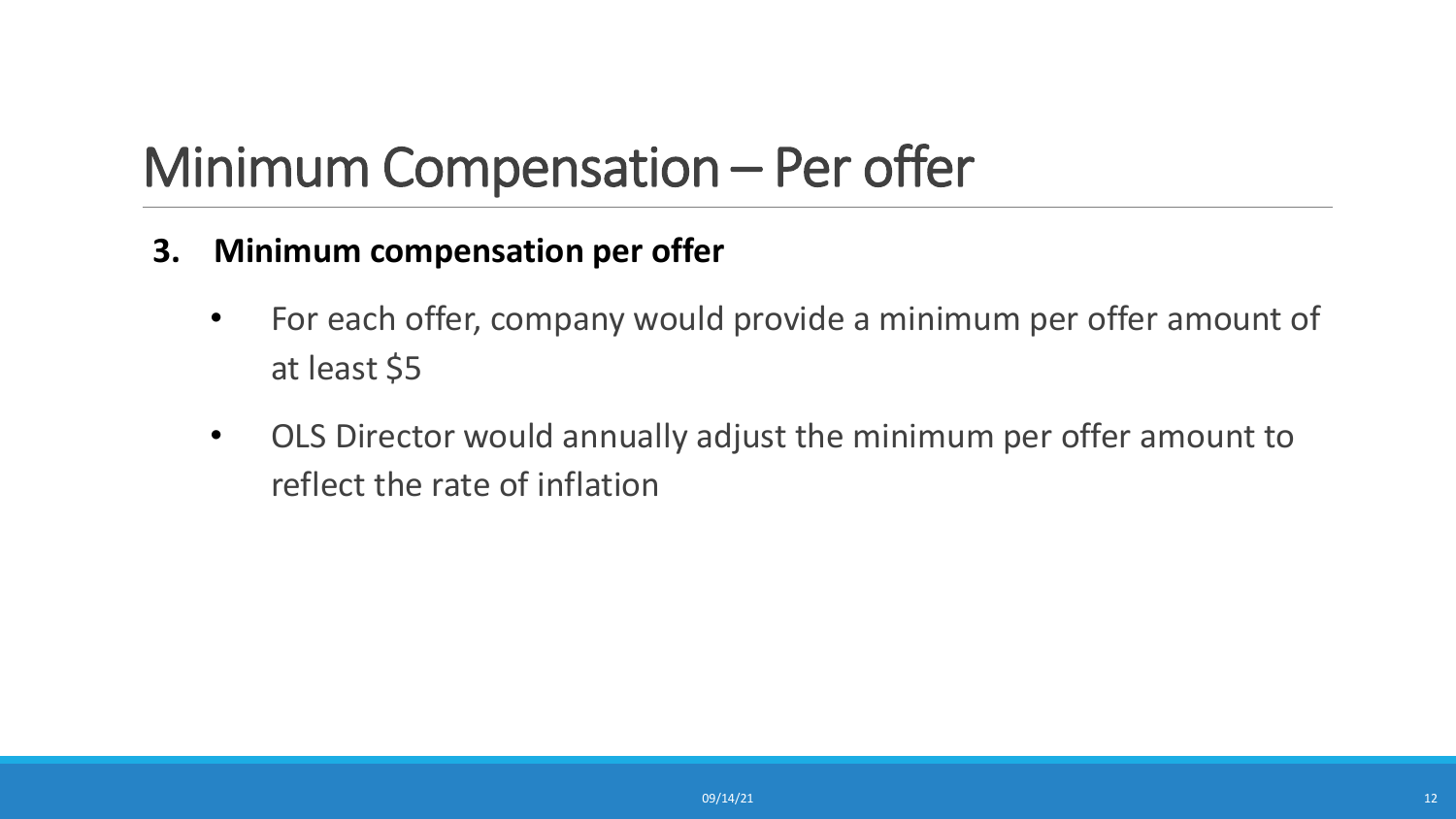#### Policy Decisions

- 1. Change of associated time factor from 1.25 (15 minutes) to 1.21 (12.5 minutes)
- 2. New requirement for discretionary rulemaking on adjusting the associated time factor
	- Authority limited to increasing the amount; no reductions
	- Requirement to consider relevant sources of data and consult the Appbased Workers Advisory Board
- 3. New requirement for three-year waiting period before Director could adjust the associated cost factor or associated time factor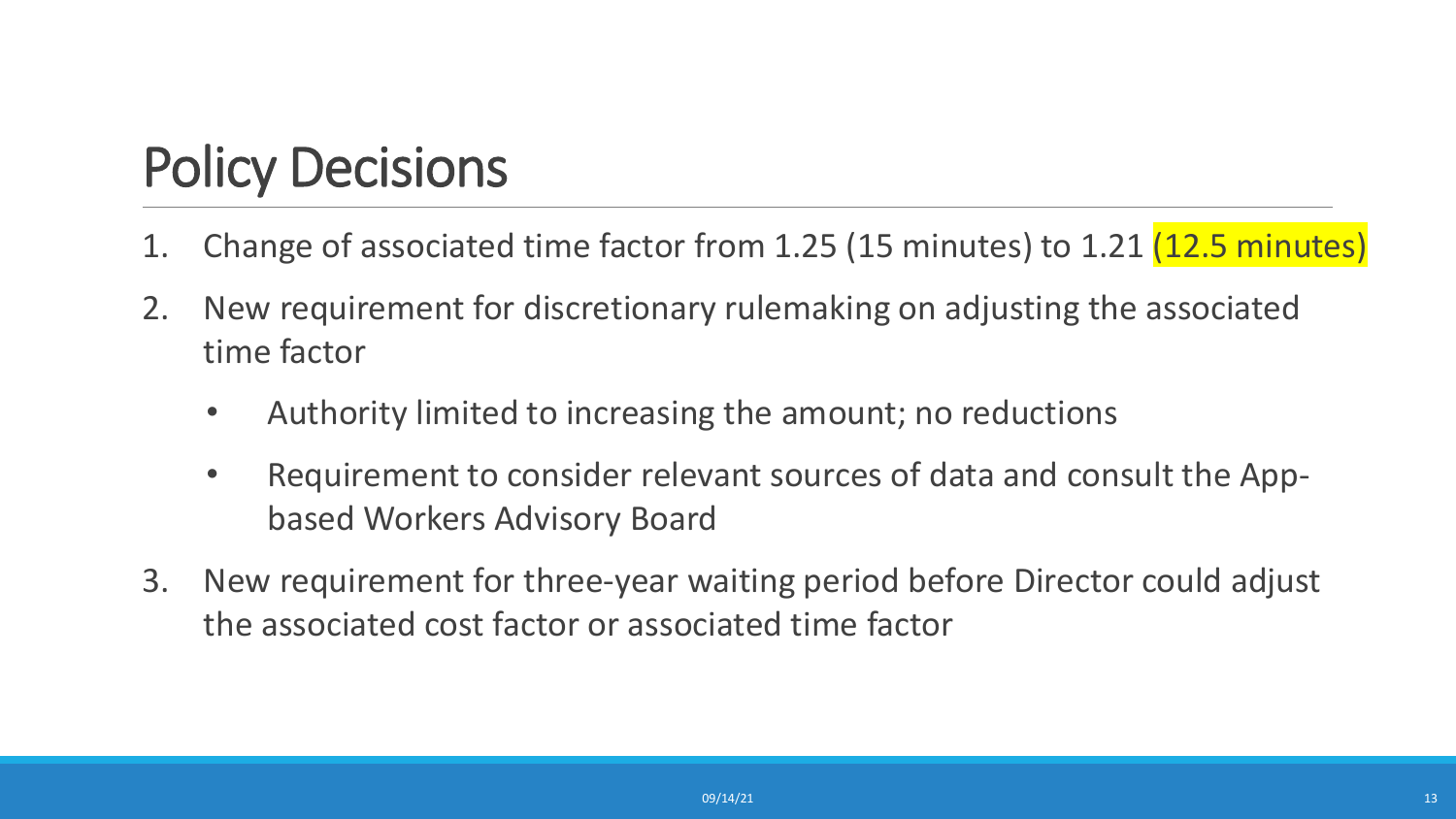## **Transparency**



- *Ensure workers have information to make informed choices about which offers to accept, and to verify compliance with pay standard and other rights.*
- *Provide clarity to end customers and third-party businesses on the nature of charges, including which amounts are paid to workers and which are retained by the company.*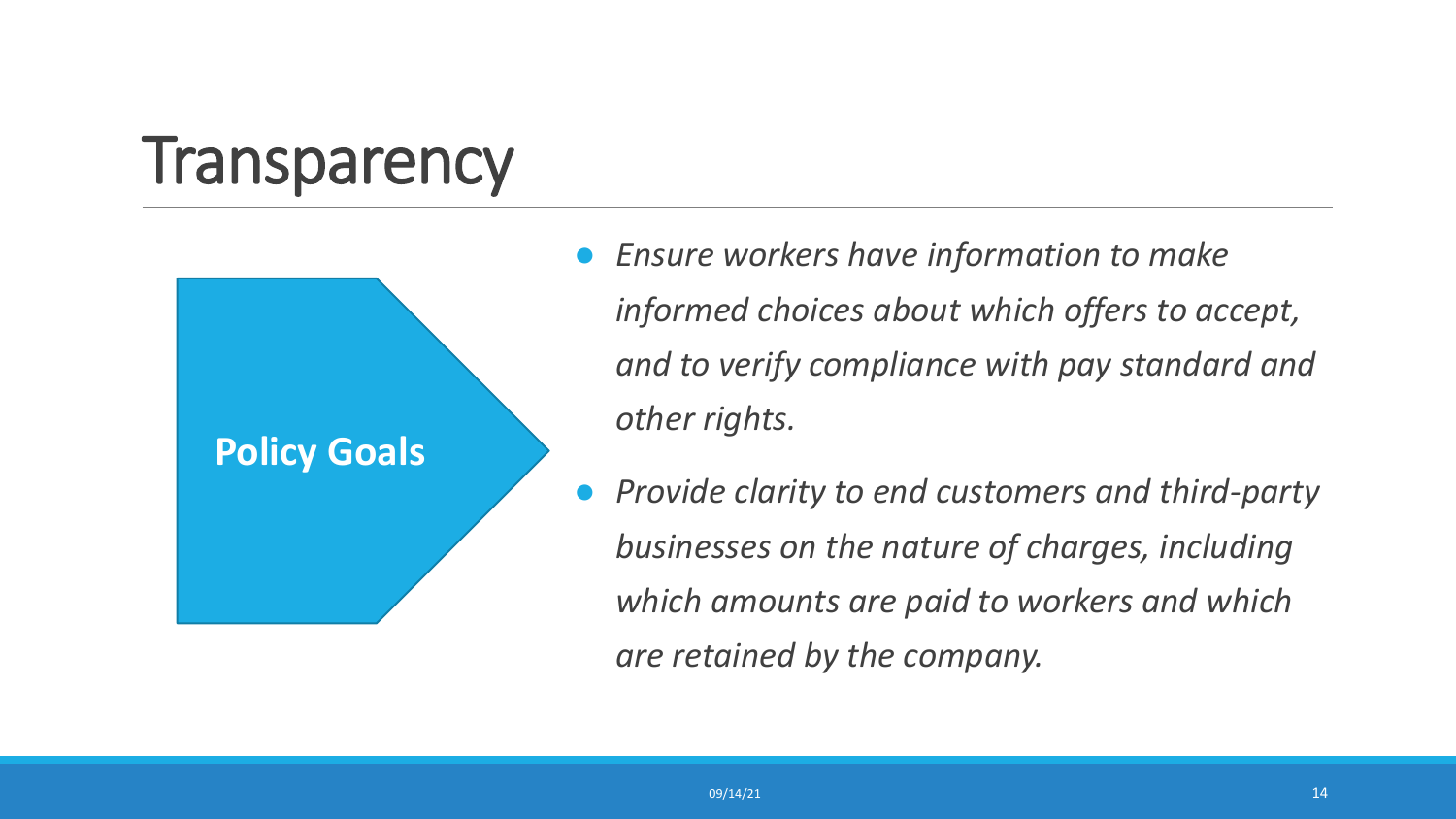## Transparency (1/2)

- 1. Offer information
	- a. Information available for at least three minutes
	- b. Best estimate of engaged time and mileage to complete online order
	- c. Guaranteed minimum amount of payment
	- d. Locations of work (e.g., geographic and business locations)
	- e. Physical requirements of work (e.g., flights of stairs, weight of materials)
	- f. Contents of unsealed products, when exposure or handling of such products may pose health risks or violate personal beliefs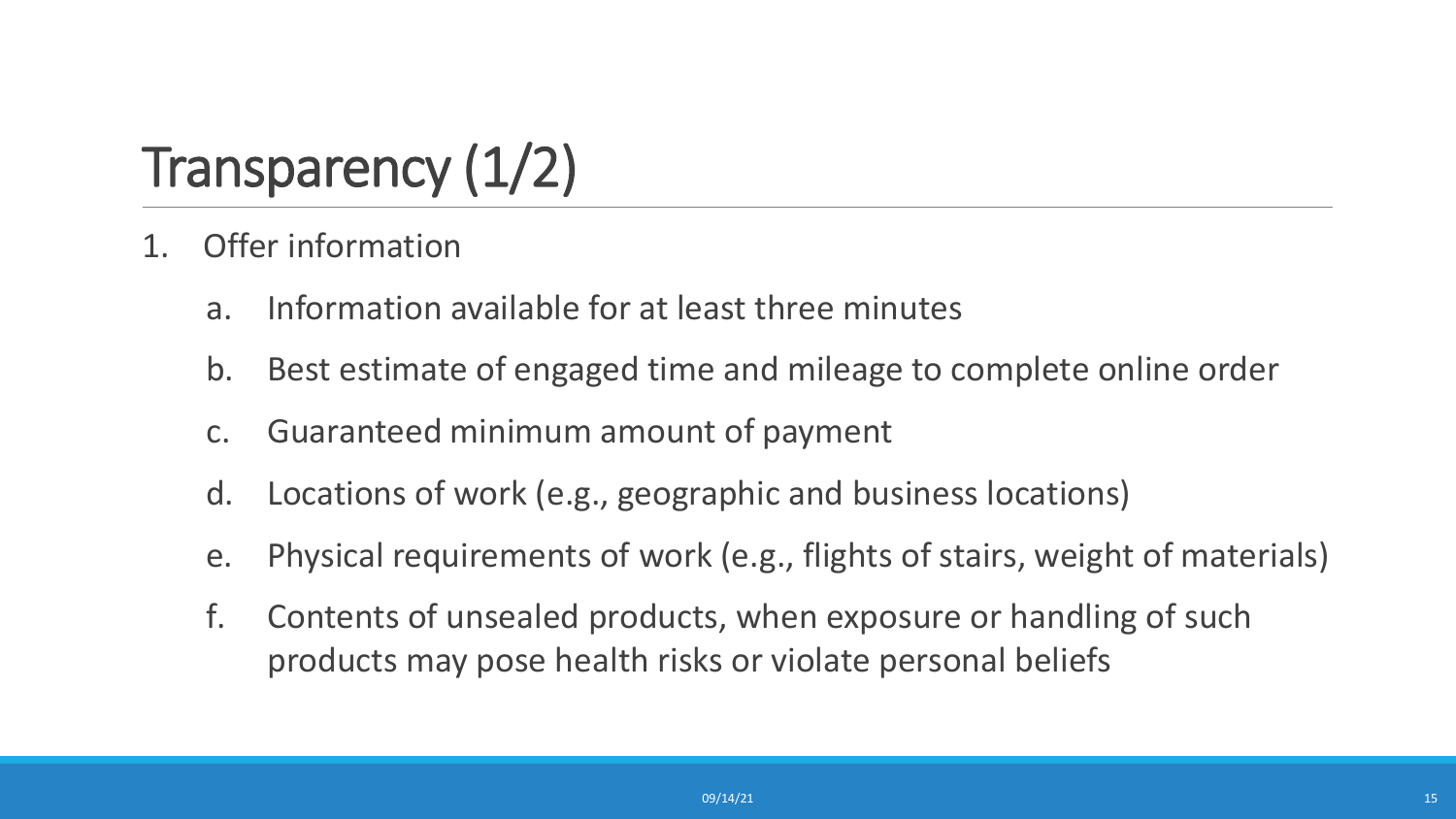## Transparency (2/2)

- 2. Electronic receipts within 24 hours for each completed and/or cancelled offer
	- a. Worker receipt
	- b. Customer receipt
- 3. Weekly information on completed and/or cancelled offers
- 4. 14-day notice before significant change(s) to payment calculation
- 5. Disclosure to OLS of aggregate and disaggregated records on offers facilitated by its worker platform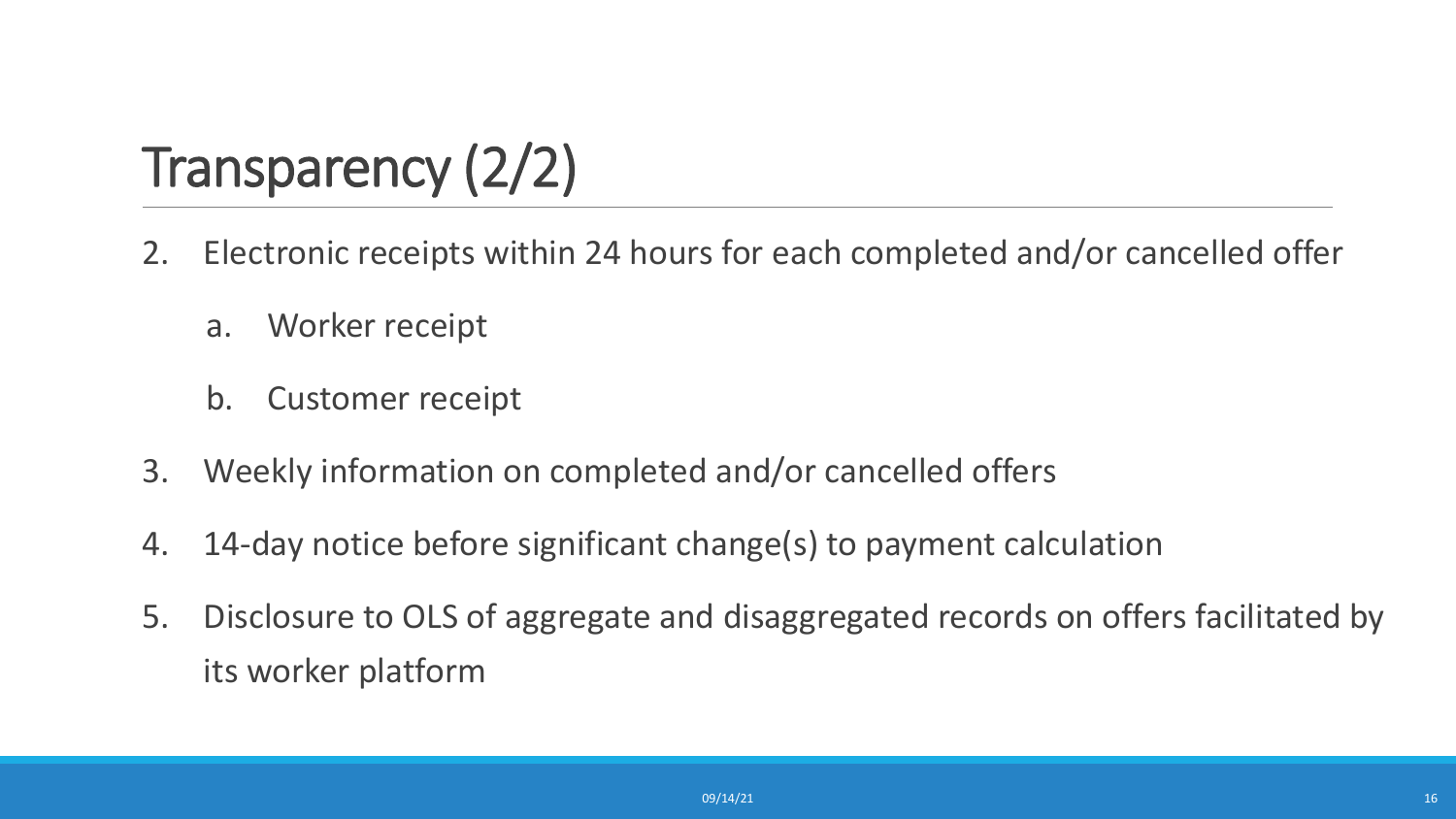#### Policy Decisions

- 1. Removal of requirement to provide electronic receipts to third-party businesses
- 2. Removal of requirement to provide workers with annual and quarterly tax information
- 4. Removal of requirement to provide public disclosure of aggregated records
- 5. New requirement to provide OLS with aggregated and disaggregated records
- 6. New requirement for mandatory rulemaking on providing OLS with aggregated and disaggregated records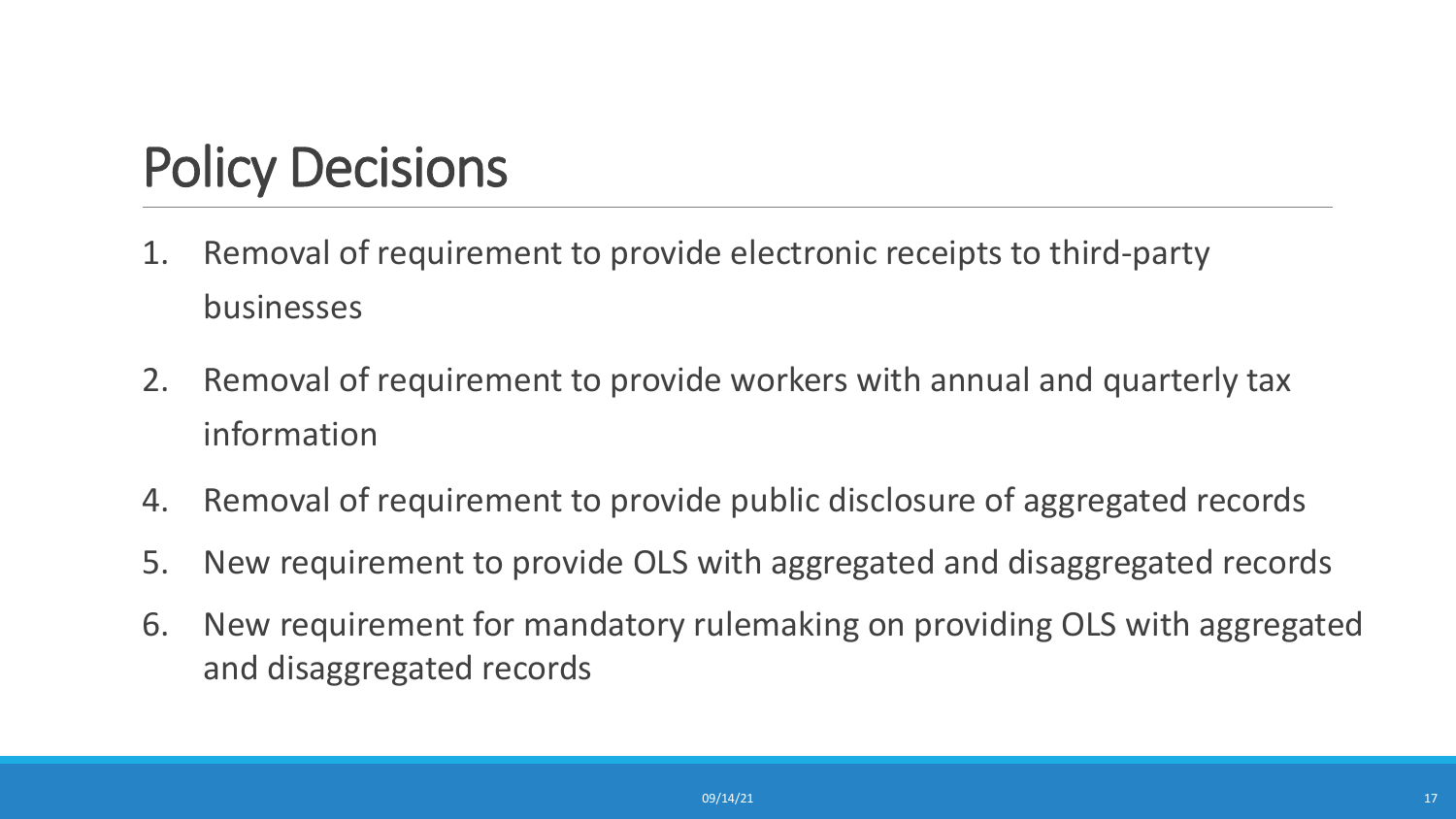## **Flexibility**

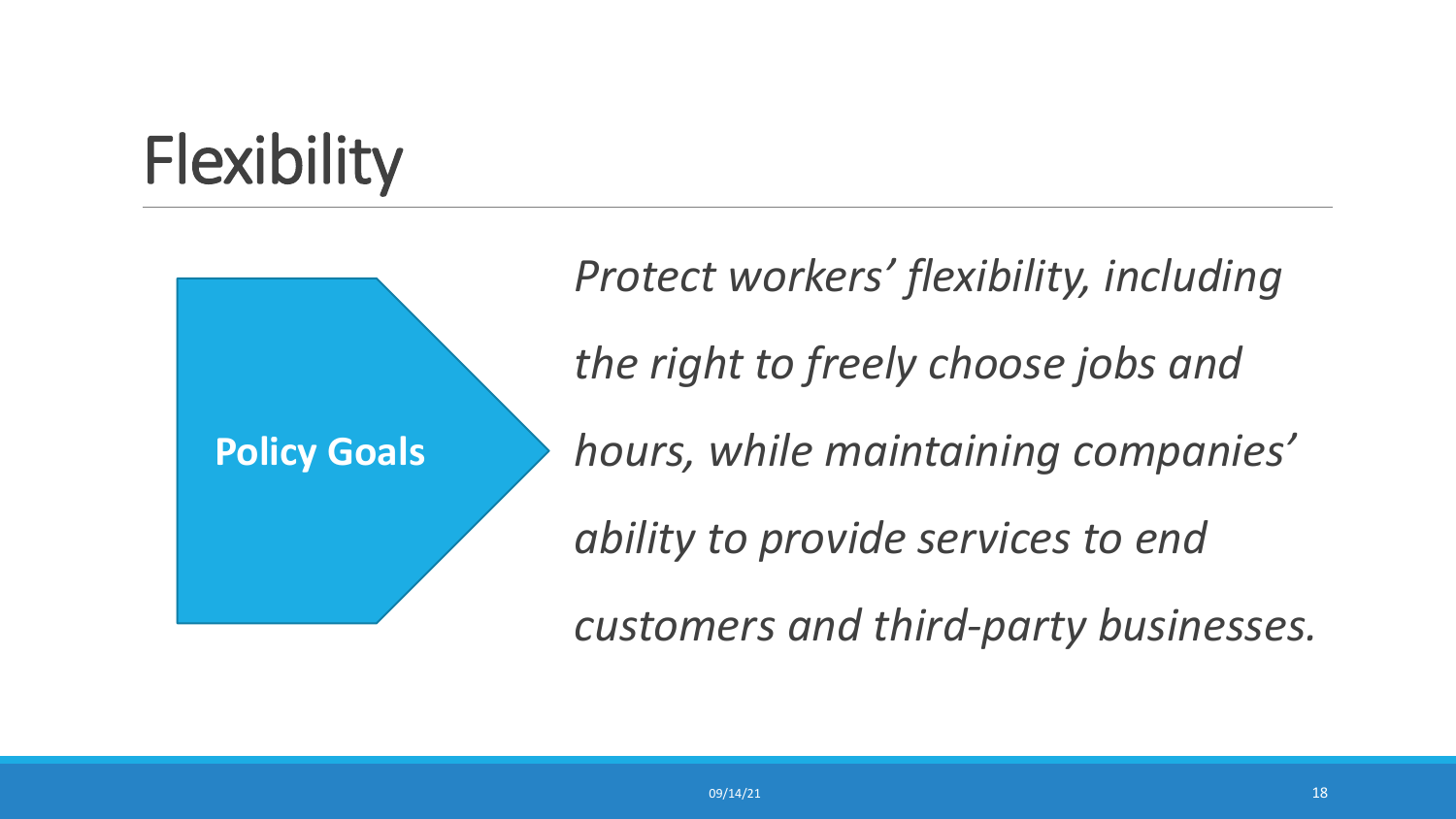## **Flexibility**

- 1. No requirements to be logged into platform on specific dates and times
- 2. No limitations on amount of time to be logged onto platform except for health and safety restrictions
- 3. No adverse action based on work availability
- 4. Right to accept or reject any individual offer, any types of offers, and any number or proportion of offers
- 5. Right to cancel offer with cause ("cancellation with cause")
- 6. No restriction on working for other companies, including self-employment
- 7. Limits on monitoring in the interest of the company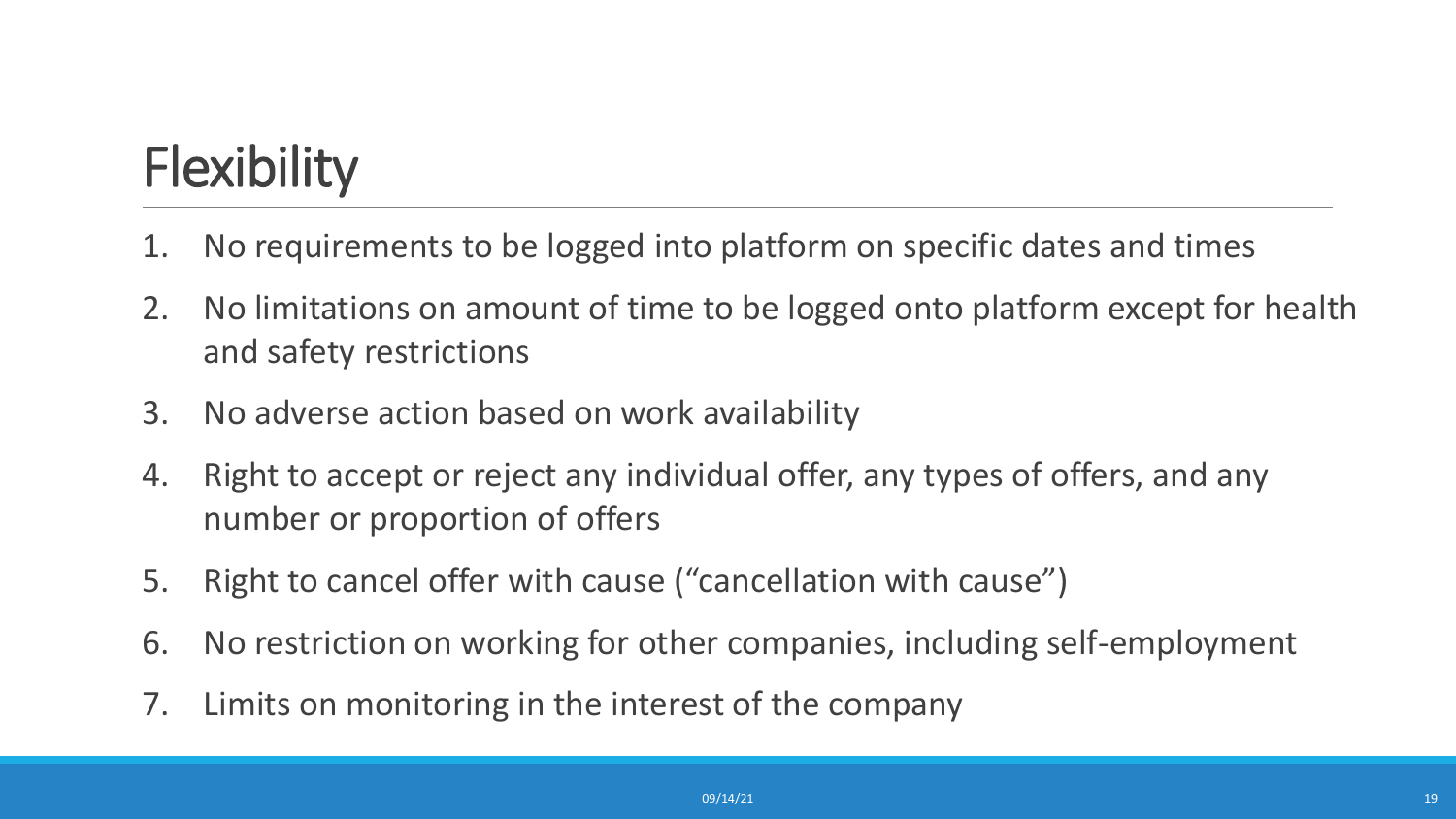# Next steps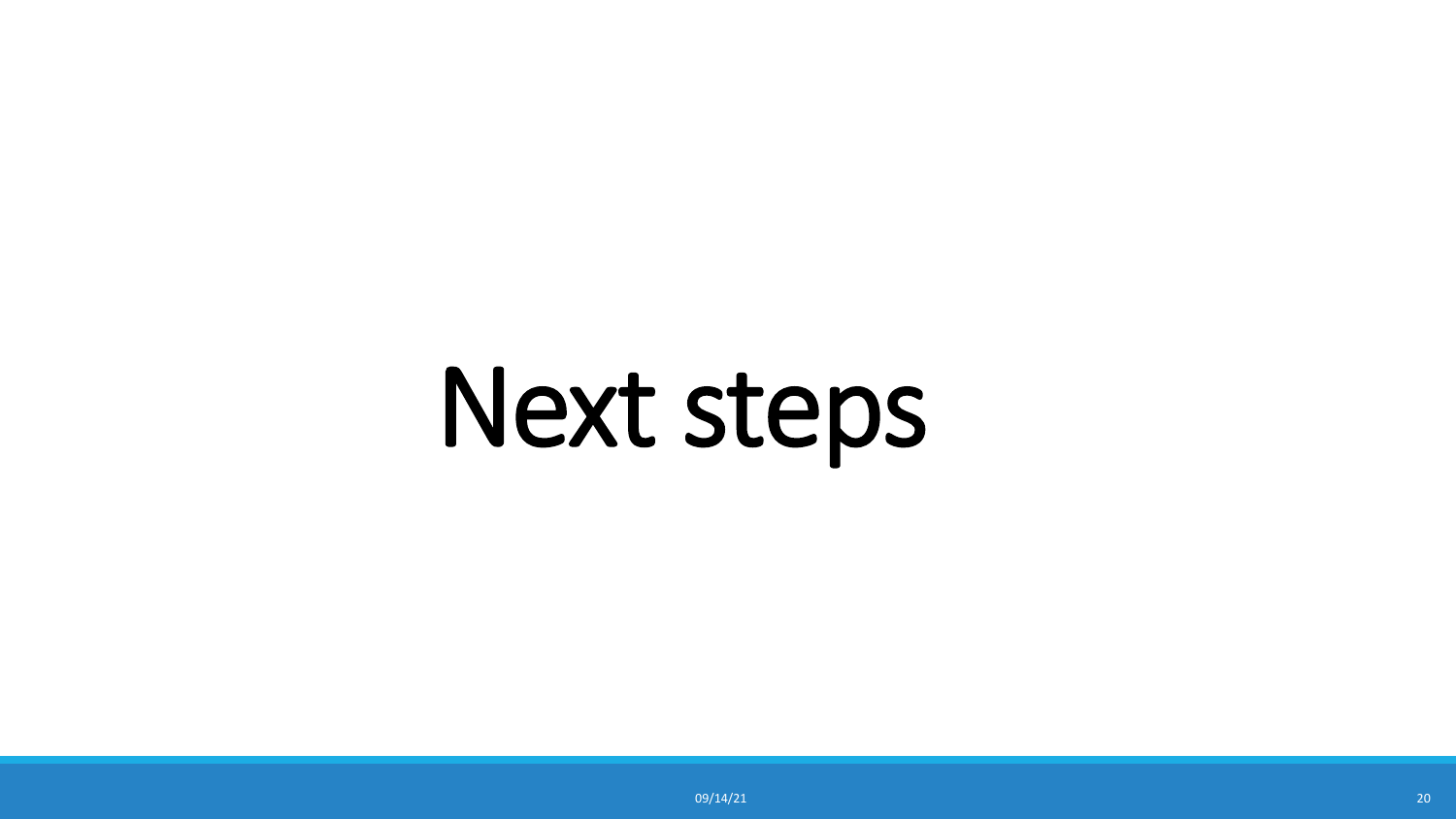#### Issues for Further Consideration (1/2)

- **1. Effective date**
- **2. Joint liability for end consumer**
- **3. Definitions/categories of types of offers**
	- On-demand vs pre-scheduled
- **4. Notice of contents of unsealed products** 
	- Requirement for notice of contents that may violate *religious* beliefs (instead of *personal* beliefs)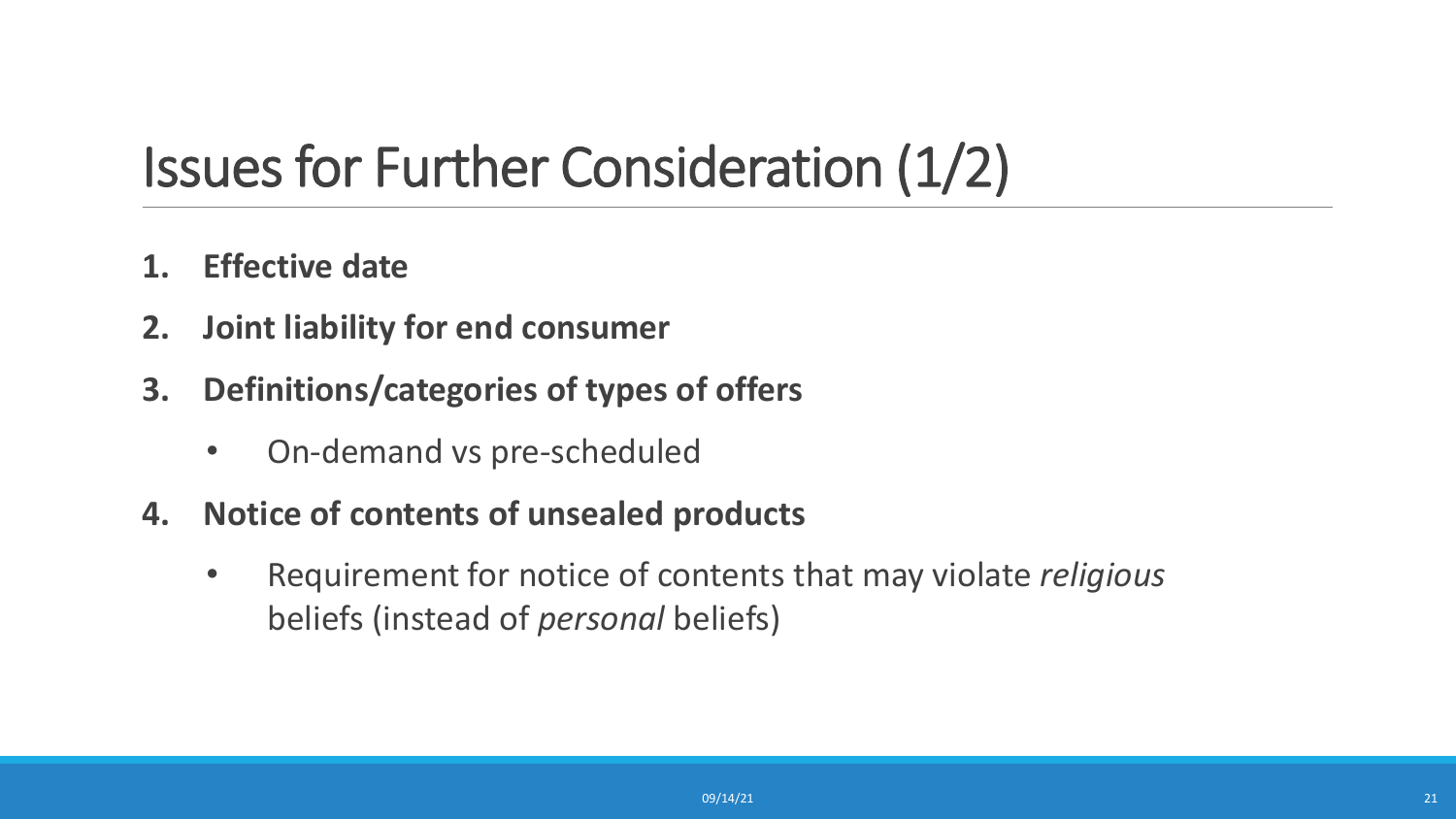### Issues for Further Consideration (2/2)

#### **4. Enforcement**

- Minimum daily amount for unpaid compensation due to worker
- Complaint procedure specific protocols
- Navigation program information on private arbitration
- **5. Amendments to Independent Contractor Protections Ordinance**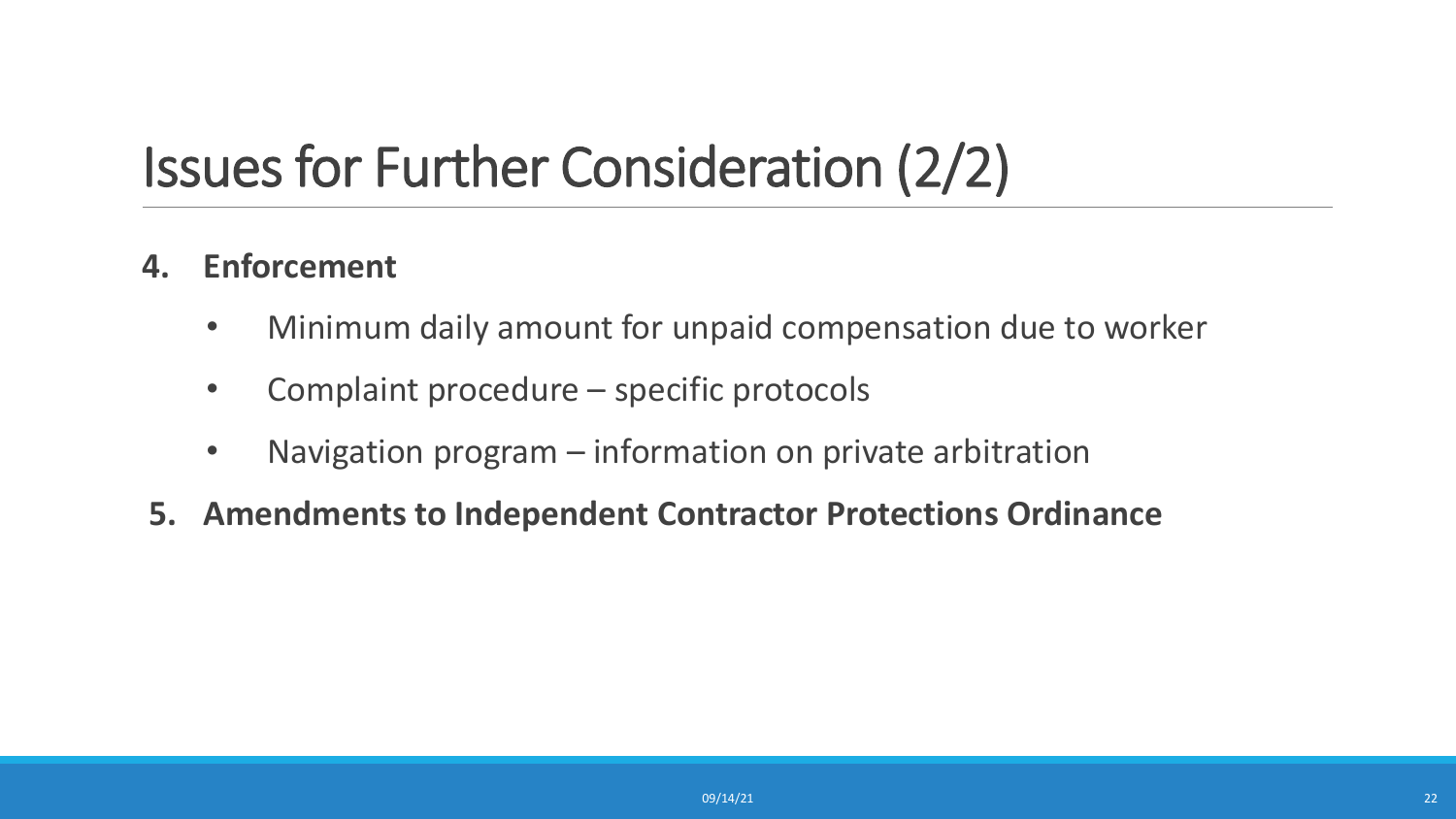#### Future Stakeholder Meetings

#### **Discussion of unintroduced draft bills**

- 1. Minimum compensation: Pay structure, transparency, and flexibility
- 2. Right to access work: Deactivation and background checks
- 3. Access to restrooms
- 4. App-based Worker Advisory Board
- 5. Protections against discrimination and right to reasonable accommodations
- 6. Amendments to Independent Contractor Protections Ordinance